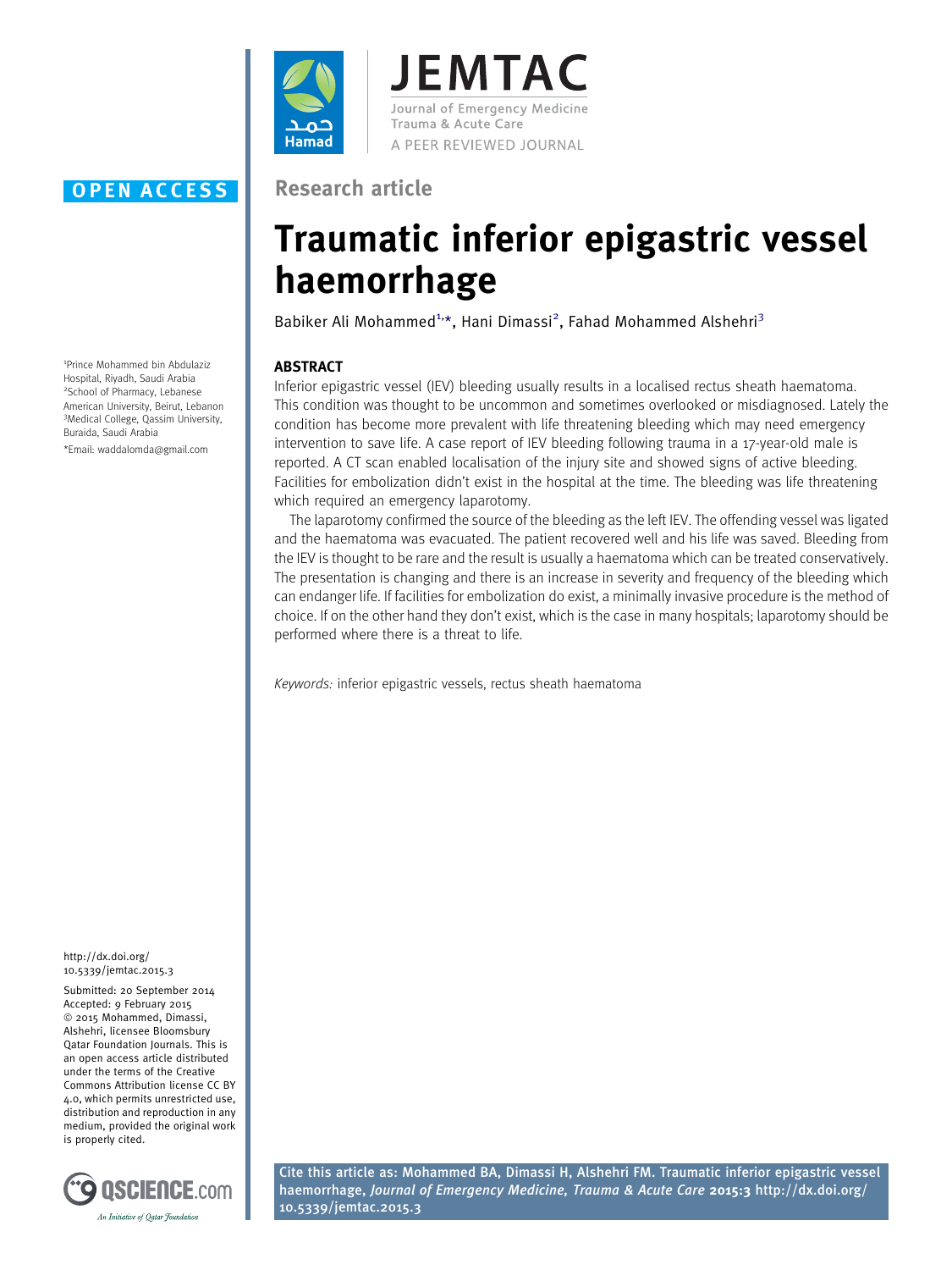#### INTRODUCTION

Bleeding from inferior epigastric vessels (IEV) is usually confined within the rectus sheath and the result is a localised haematoma. Below the arcuate ligament the posterior sheath is lacking and the vessels lie loosely attached on the dorsal surface of the rectus muscle, separated from the peritoneal cavity by transversalis fascia and peritoneum.

Branches of the vessels pierce the muscle and are firmly attached. This discrepancy between fixed branching and loose attachment makes the vessels vulnerable to shearing stresses during strong muscle contraction. Major bleeding can happen in this vicinity and can threaten life.

#### CASE REPORT

This report describes an injury sustained by a 17-year-old male, motorcyclist, who came off his motorbike at high velocity, estimated to be about 70 mph in a residential area. There were no other vehicles involved. On admission to the accident and emergency department (A&E) he had a full assessment. His Glasgow Coma Scale was 15 and he was initially haemodynamically stable. Clinically there were no head, neck, or chest signs of injuries. Abdominal examination revealed tenderness but no bruising or masses to suggest bleeding. All the trauma X-ray films were satisfactory. The right leg and foot examination revealed compound fracture of the right tibial diaphysis with a crushed right foot.

All blood tests were normal except low haemoglobin. An urgent abdominal and pelvic ultrasound scan was performed as per trauma protocol, which showed a large pelvic haematoma extending into the upper abdomen with normal liver, gallbladder, kidneys and spleen, and no intraperitoneal fluid. Subsequently, a CT scan was done to ascertain the diagnosis and provide more information about the abdominal organs. It revealed evidence of an extraperitoneal haematoma, active bleeding, as well as intraperitoneal collection (Figure 1). This coronal image showed extraperitoneal free fluid inferior to small bowel loops extending to the left iliac fossa with deviation of the bowel to the right. While in A&E, he became increasingly tachycardic and hypotensive. An emergency laparotomy was decided due to lack of angiographic facilities.



Figure 1. Enhanced CT shows extraperitoneal haematoma (below arrows).

The right lower limb assessment revealed an extensive injury of the posterior tibial artery and tibial nerve. There was degloving of the right foot with severe crush injury. It was deemed nonreconstructable hence, consent for laparotomy and right below knee amputation was obtained.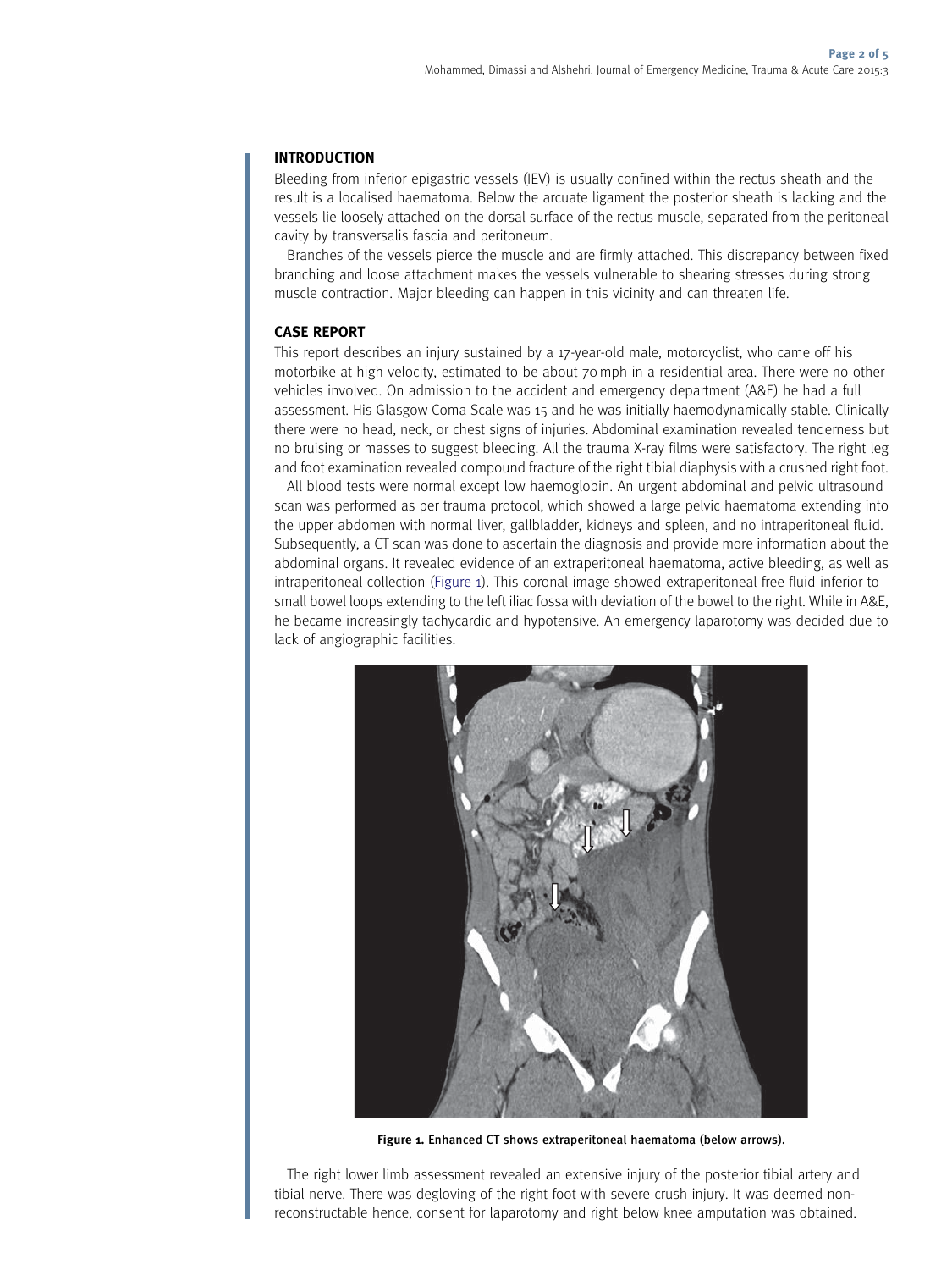The laparotomy revealed massive extraperitoneal bleeding that was below the patient's left rectus muscle with an actively bleeding left IEV (Figure 2). The bleeding vessel was identified and ligated. The evacuated haematoma was estimated to be at least three litres of blood. One litre of serum was recovered from the intraperitoneal space, though there was no intra-abdominal organ injury. Following that, below knee amputation was fashioned. In total, he received 12 units of blood.



Figure 2. Axial CT scan demonstrating active bleeding (white arrow).

Following the surgery, the blood pressure stabilized satisfactorily. Postoperatively, he was admitted to the intensive care unit for overnight ventilation and monitoring. He remained stable from the ventilatory and circulatory standpoint and was subsequently weaned from mechanical ventilation the following morning. The rest of his postoperative course was uneventful.

#### **DISCUSSION**

Spontaneous or traumatic rupture of IEV and its branches commonly produce rectus sheath haematoma (RSH). RSH is thought to be uncommon. It may present with abdominal pain and a palpable tender abdominal mass. A history of excessive physical exertion and muscular strains such as coughing, minor trauma, sneezing and twisting may precede the onset of symptoms $^1$ .

The literature reflects the predominance of elderly patients among those affected<sup>2</sup>. Females are more susceptible than males<sup>[1](#page-3-0)</sup>. The swelling is normally confined to the abdominal wall and bruising may be visible in the overlying skin. Fothergill's sign or Carnett's sign can help to identify swelling or pain in the anterior abdominal wall and differentiate it from other intra-abdominal pathologies. Anticoagulation has been described as an important causative factor. Reversal of anticoagulation and/or antiplatelet therapy should be carried out with expert advice from a haematologist.

RSH can be caused by other conditions apart from trauma such as coagulation disorders<sup>[3](#page-3-0)</sup>, cardiac catheterization<sup>[4](#page-3-0)</sup>, subcutaneous injections to the abdominal wall, percutaneous drain placement, postpartum haemorrhage after caesarean delivery<sup>[5](#page-4-0)</sup>, as an atypical source of bleeding in pelvic fractures<sup>[6](#page-4-0)</sup>, laparoscopic injury of abdominal wall blood vessels<sup>[7](#page-4-0)</sup>, and secondary to yoga and laughter sessions<sup>8</sup>, though it can develop spontaneously<sup>[9](#page-4-0)</sup>. However, definitive clinical features are variably present hence sigmoid diverticulitis<sup>[10](#page-4-0)</sup> or often appendicitis can be suspected especially if it is not palpable<sup>11</sup>. Therefore, historically some of the patients with RSH have been treated with operative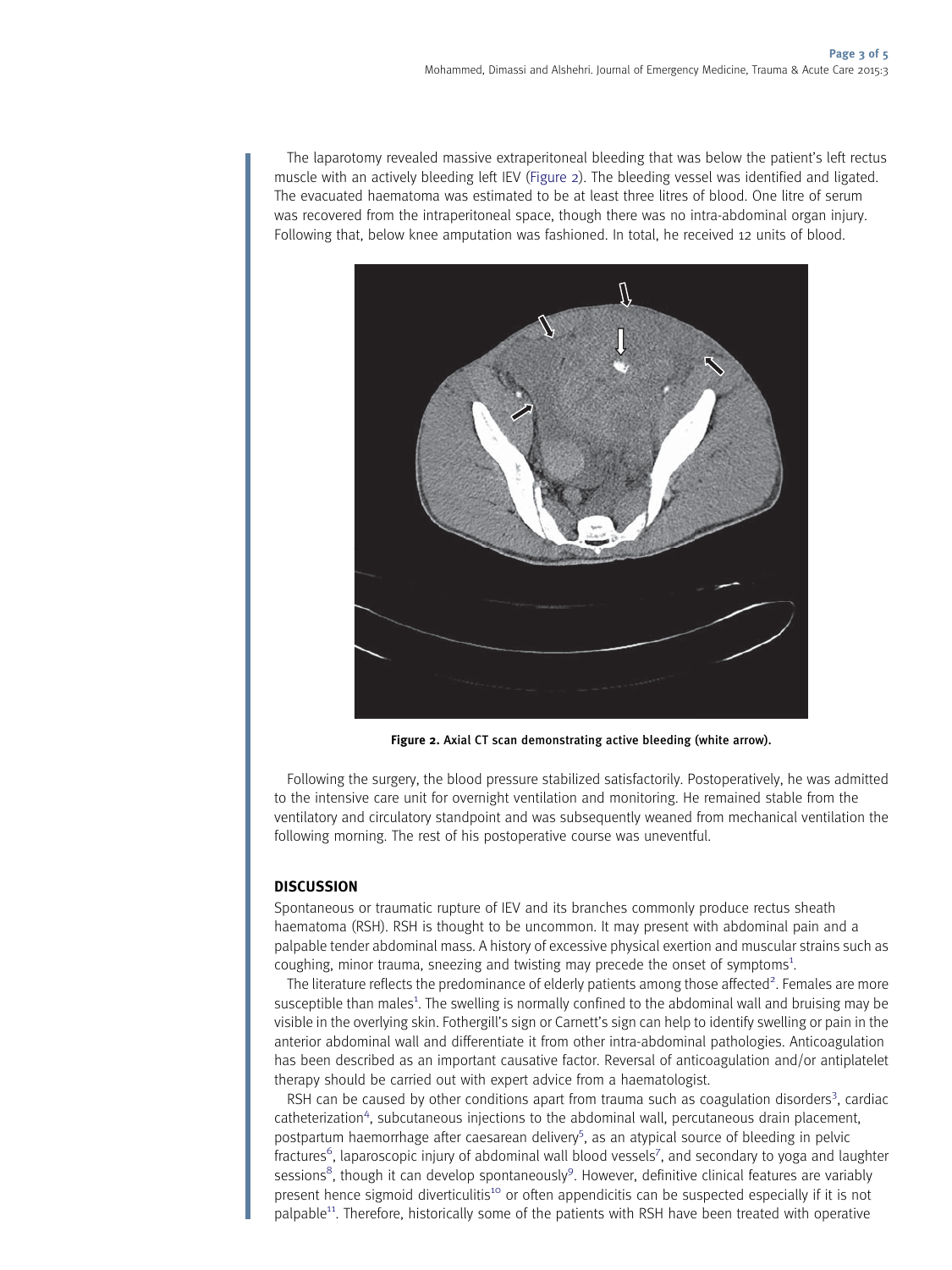<span id="page-3-0"></span>procedures because it can mimic other acute abdominal disorders. RSH in the case of pregnant patients can be mistaken for obstetric and gynaecological complications such as abruptio placentae<sup>[12](#page-4-0)</sup> and ovarian torsion $^{13}$  $^{13}$  $^{13}$ .

Recently with the increasing usage of imaging notably CT scan, the errors of diagnoses have been markedly reduced. Unnecessary exploratory surgery which may exacerbate RSH by relieving the natural tamponade provided by the rectus sheath, with subsequent uncontrolled haemorrhage is no longer a concern. More cases of rectus sheath haematomas are being diagnosed recently as the pattern is changing with more use of heparin and more use and availability of scans<sup>14</sup>.

Severe trauma such as what happened to our patient can produce massive bleeding. In such cases of trauma, the suspicion of a bleeding source is usually the chest, abdomen, pelvis or external. For trauma patients, the question is where the bleeding is. The young age of our patient, the severe trauma and massive haematoma makes our case very unique. Contrary to ordinary trauma cases, the bleeding was in the abdominal wall.

Once the diagnosis of RSH is confirmed (by CT or US scan) the majority of these patients can be treated conservatively<sup>15</sup>. The sensitivity rate of CT is 100 percent while ultrasound is 71 percent. The management consists of withdrawal of anticoagulation therapy, correction of the coagulation status, volume resuscitation and supportive measures such as analgesia and rest. In the event of failure of conservative management or development of hypovolemic shock and when signs of localizing active bleeding are present on CT, angiographic evaluation is helpful for localization and treatment via percutaneous embolization<sup>[16](#page-4-0)</sup>. Access to appropriately trained interventional radiologists and equipment may limit the uptake of this modality.

Surgical intervention should be considered in hemodynamic instability, where embolization facilities do not exist or are not readily available. Surgical evacuation of the haematoma is performed, with ligation of the bleeding vessel. In trauma cases, there is an advantage of exploring the abdomen and excluding intra-abdominal pathology especially where there is fluid collection. Rarely can this condition be fatal, hence risk factors such as old age, female sex, and anticoagulation should be considered in the management<sup>1</sup>.

#### **CONCLUSION**

Inferior epigastric bleeding resulting from trauma requires all the management modalities to be readily available. When embolization facilities exist, it should be the first choice otherwise surgical intervention is advised. It is important in abdominal trauma cases to remember that bleeding can be in the abdominal wall. CT scan remains the modality of choice for investigation as it can diagnose and help in further management. The increasing use of anticoagulation and antiplatelet therapies resulted in an increase in RSH incidence.

#### COMPETING INTEREST

The authors of this study declare no competing interest.

#### AUTHORS' CONTRIBUTIONS

All authors have contributed to this study and participated in drafting or revising the manuscript. They all read and approved the final manuscript.

#### Acknowledgements

We thank Christine Young for assistance with photography and radiography. I would also like to thank M. Ghaliaei, C. Tjen, and especially Mr. R.W. Talbot.

#### REFERENCES

- [\[](http://www.qscience.com/action/showLinks?pmid=16609349&crossref=10.1097%2F01.md.0000216818.13067.5a)1] Cherry WB, Mueller PS. Rectus sheath haematoma: review of 126 cases at a single institution. Medicine. 2006;85(2):105–110.
- [\[](http://www.qscience.com/action/showLinks?pmid=20227535&crossref=10.1016%2Fj.ijsu.2010.02.011)2] Salemis NS, Gourgiotis S, Karalis G. Diagnostic evaluation and management of patients with rectus sheath haematoma. A retrospective study. Int J Surg. 2010;8(4):290-293.
- [\[](http://www.qscience.com/action/showLinks?pmid=18295690&crossref=10.1016%2Fj.jvir.2007.11.004)3] Sobkin PR, Bloom AI, Wilson MW, LaBerge JM, Hastings GS, Gordon RL, Brody LA, Sawhney R, Kerlan RK Jr. Massive abdominal wall haemorrhage from injury to the inferior epigastric artery: retrospective review. J Vasc Interv Radiol. 2008;19(3):327–332.
- $\blacktriangleright$  [\[](http://www.qscience.com/action/showLinks?pmid=21538784&crossref=10.1002%2Fccd.23097)4] Sanchez CE, Helmy T. Percutaneous management of inferior epigastric artery injury after cardiac catheterization. Catheterization and Cardiovascular Interventions. 2012;79(4):633–637.